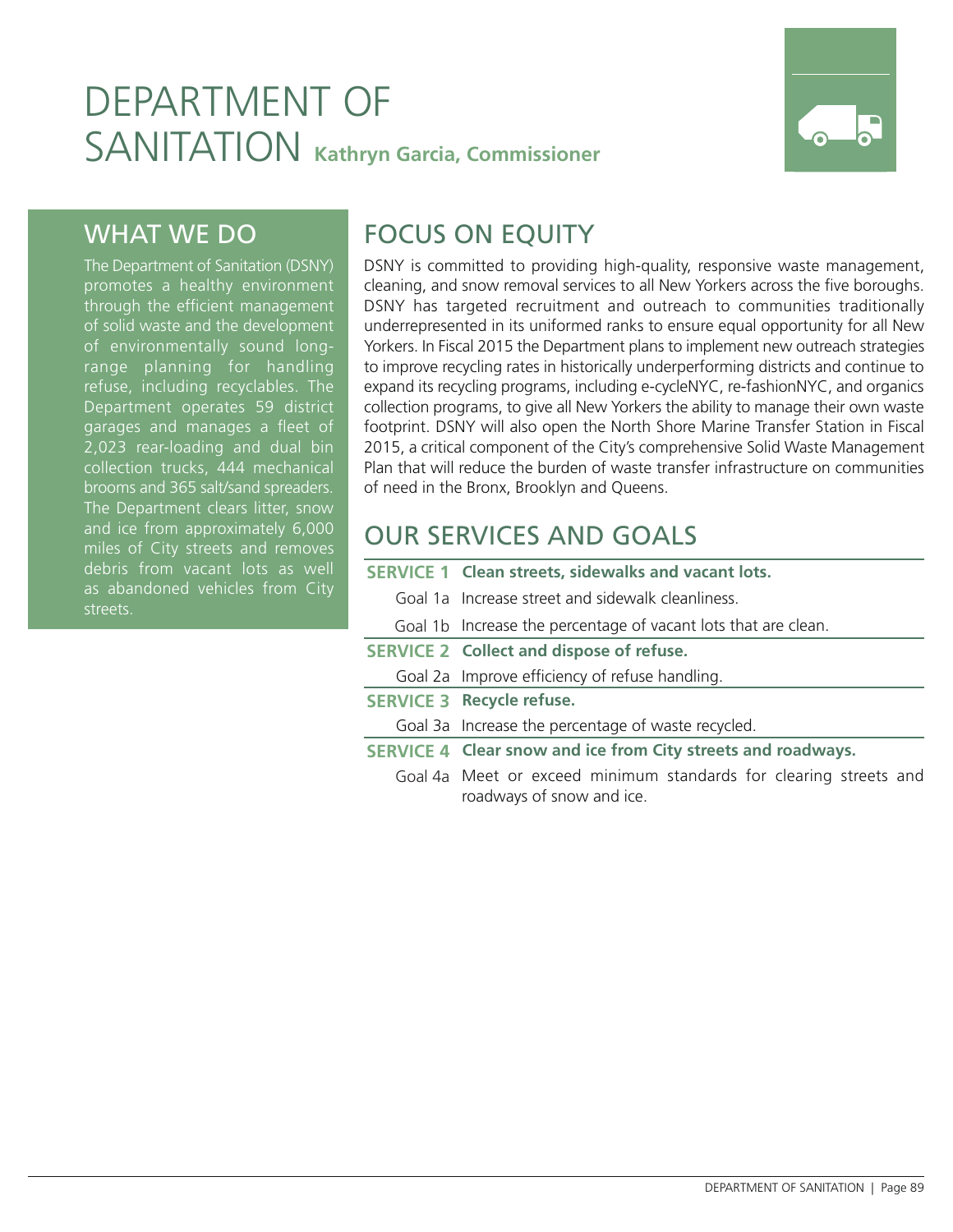### HOW WE PERFORMED IN FISCAL 2014

### SERVICE 1 **Clean streets, sidewalks and vacant lots.**

Goal 1a **Increase street and sidewalk cleanliness.** 

In Fiscal 2014 DSNY achieved a citywide average street cleanliness rating of 93.3 percent. While a slight decrease compared to Fiscal 2013, this rating was achieved despite a very active and lengthy snow season. The five year trend for streets rated filthy is down. DSNY achieved a citywide average sidewalk cleanliness rating of 96 percent matching last year's figure despite an active snow season, but the five year trend for sidewalks rated filthy is up. The Department issued 39 percent more violations for dirty sidewalks compared to Fiscal 2013.

| Performance Indicators                |             |             | Actual      |             |             | Target      |             |                      |           |
|---------------------------------------|-------------|-------------|-------------|-------------|-------------|-------------|-------------|----------------------|-----------|
|                                       | <b>FY10</b> | <b>FY11</b> | <b>FY12</b> | <b>FY13</b> | <b>FY14</b> | <b>FY14</b> | <b>FY15</b> | Desired<br>Direction | 5yr Trend |
| ★ Streets rated acceptably clean (%)  | 95.3%       | 94.5%       | 95.5%       | 94.5%       | 93.3%       | 92.0%       | 92.0%       | Up                   | Neutral   |
| Streets rated filthy (%)              | 0.4%        | 0.3%        | 0.2%        | 0.2%        | 0.4%        | $\star$     | $\star$     | Neutral              | Down      |
| ★Sidewalks rated acceptably clean (%) | 97.2%       | 96.7%       | 96.3%       | 96.1%       | 96.0%       | 97.0%       | 97.0%       | Up                   | Neutral   |
| Sidewalks rated filthy (%)            | 0.2%        | 0.3%        | 0.3%        | 0.4%        | 0.3%        | $\star$     | $\star$     | Neutral              | Up        |
| Violations issued for dirty sidewalks | <b>NA</b>   | <b>NA</b>   | 35,407      | 28,690      | 39.975      | $\star$     | $\star$     | Neutral              | <b>NA</b> |
| Violations issued for illegal posting | 66,917      | 41,286      | 30,512      | 16,182      | 18,217      | $\star$     | $\star$     | Neutral              | Down      |

 $\star$  Critical Indicator "NA" - means Not Available in this report  $\theta$  is shows desired direction

Goal 1b Increase the percentage of vacant lots that are clean.

The Department continues to strive to improve the cleanliness of the City by cleaning vacant lots and the surrounding perimeters, removing garbage, bulk refuse and weeds. Due to an active and lengthy snow season, the number of lots cleaned declined 17 percent compare to Fiscal 2013. Despite this, the Department managed to clean more vacant lots than were requested. The five year trend for lot cleaning is down.

| Performance Indicators        |             |           | Actual      |             | Target      |             |             |                      |           |
|-------------------------------|-------------|-----------|-------------|-------------|-------------|-------------|-------------|----------------------|-----------|
|                               | <b>FY10</b> | FY11      | <b>FY12</b> | <b>FY13</b> | <b>FY14</b> | <b>FY14</b> | <b>FY15</b> | Desired<br>Direction | 5yr Trend |
| ★Vacant lot cleaning requests | <b>NA</b>   | <b>NA</b> | <b>NA</b>   | 3,056       | 2,539       | $\star$     | 2.500       | Neutral              | <b>NA</b> |
| *Lots cleaned citywide        | 4.519       | 4,233     | 4.544       | 3,607       | 2,997       | 3,700       | 3.700       | Neutral              | Down      |

 $\star$  Critical Indicator "NA" - means Not Available in this report  $\quad \oplus \text{ of } s$  shows desired direction

### SERVICE 2 **Collect and dispose of refuse.**

Goal 2a **Improve efficiency of refuse handling.** 

The Department provides regularly scheduled refuse collection services for every residential household, public school, public building and many large institutions in the City. The tons of refuse collected per truck declined slightly to 9.6 tons in Fiscal 2014 as overall tonnage disposed was down two percent. Regular refuse collection operations were also severely affected by an active and lengthy snow season that disrupted regular collection schedules. As a result, trucks dumped on shift decreased nearly four percentage points compared to Fiscal 2013.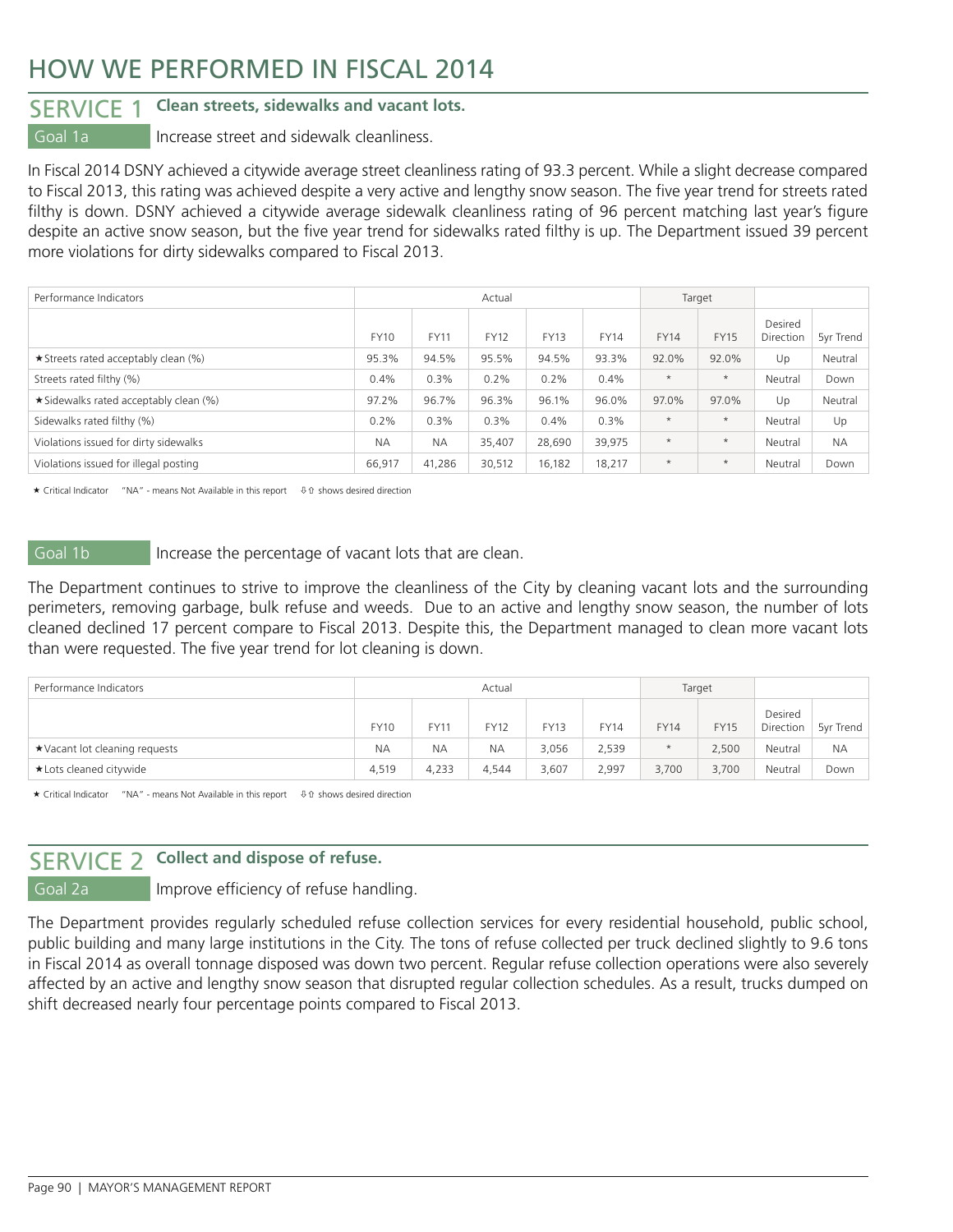| Performance Indicators                            |             |             | Actual      |             |             | Target      |             |                      |           |
|---------------------------------------------------|-------------|-------------|-------------|-------------|-------------|-------------|-------------|----------------------|-----------|
|                                                   | <b>FY10</b> | <b>FY11</b> | <b>FY12</b> | <b>FY13</b> | <b>FY14</b> | <b>FY14</b> | <b>FY15</b> | Desired<br>Direction | 5yr Trend |
| ★Tons of refuse disposed (000)                    | 3,308.4     | 3,261.2     | 3,269.5     | 3,262.8     | 3,193.8     | 3,281.0     | 3,281.0     | Neutral              | Neutral   |
| *Refuse tons per truck-shift                      | 10.1        | 10.0        | 10.0        | 9.9         | 9.6         | 10.7        | 10.7        | Up                   | Neutral   |
| $\star$ Trucks dumped on shift (%)                | 50.4%       | 45.9%       | 48.1%       | 47.2%       | 43.5%       | 45.6%       | 45.6%       | Up                   | Down      |
| Tons per day disposed                             | 10.991      | 10.835      | 10.826      | 10.876      | 10,611      | $\star$     | $\star$     | Neutral              | Neutral   |
| Average outage rate for all collection trucks (%) | <b>NA</b>   | <b>NA</b>   | 17%         | 19%         | 21%         | $\star$     | $\star$     | Down                 | <b>NA</b> |
| Missed refuse collections (%)                     | 0.3%        | 1.8%        | 0.1%        | 1.1%        | 0.0%        | $\star$     | $\star$     | Neutral              | Down      |

 $\star$  Critical Indicator "NA" - means Not Available in this report  $\theta$  is shows desired direction

### SERVICE 3 **Recycle refuse.**

Goal 3a **Increase the percentage of waste recycled.** 

The City's refuse stream contains valuable resources and energy that can be extracted for beneficial use, reducing the amount of waste sent to landfills. The Department's recycling operation consists of several programs including curbside collection, containerized collection, leaf, tree and yard waste, food waste, tire disposal, public space recycling and chlorofluorocarbon (CFC) recovery. Mandatory citywide recycling of rigid plastics began in Fiscal 2014. As a result of this and the expanded pilot program of recycling organic material, the curbside and containerized recycling diversion rate increased slightly to 15.4 percent and the tonnage of recycling collected curbside increased three percent compared to Fiscal 2013. Recycling tons collected per truck remained unchanged at 5.1 in Fiscal 2014. Recycling summonses issued increased 65 percent in Fiscal 2014, although the five year trend for summons issuance is down. In Fiscal 2014 DSNY continued and expanded the pilot program to collect residential organics in certain sections of the City, as well as an organics recycling collection program at various schools and apartment buildings. The additional tonnage diverted through these new recycling programs, including all rigid plastics, should continue to increase recycling diversion in Fiscal 2015. DSNY will also include recycling tonnage collected from both refuse and recycling street baskets in the calculation for the curbside and containerized recycling diversion rate and tonnage starting in Fiscal 2015.

| Performance Indicators                                    |             |             | Actual      |             |             |             | Target      |                      |           |
|-----------------------------------------------------------|-------------|-------------|-------------|-------------|-------------|-------------|-------------|----------------------|-----------|
|                                                           | <b>FY10</b> | <b>FY11</b> | <b>FY12</b> | <b>FY13</b> | <b>FY14</b> | <b>FY14</b> | <b>FY15</b> | Desired<br>Direction | 5vr Trend |
| ★ Curbside and containerized recycling diversion rate (%) | 15.7%       | 15.4%       | 15.1%       | 15.1%       | 15.4%       | 18.0%       | 19.0%       | Up                   | Neutral   |
| ★ Curbside and containerized recycled tons (000)          | <b>NA</b>   | 554.4       | 541.9       | 539.2       | 553.2       | $\star$     | 683.3       | Neutral              | <b>NA</b> |
| Recycled tons per day                                     | 3,779       | 3,944       | 2,065       | 2,058       | <b>NA</b>   | 2,270       | 2,270       | Up                   | <b>NA</b> |
| ★ Recycling tons per truck-shift                          | 5.5         | 5.2         | 5.1         | 5.1         | 5.1         | 6.2         | 6.2         | Up                   | Neutral   |
| Missed recycling collections (%)                          | $0.0\%$     | $.3\%$      | $0.0\%$     | 3.3%        | 0.1%        | $\star$     | $\star$     | Neutral              | Up        |
| Recycling trucks dumped on shift (%)                      | 28.4%       | 25.6%       | 29.7%       | 29.2%       | 25.7%       | $\star$     | $\star$     | Up                   | Neutral   |
| Recycling summonses issued                                | 122,010     | 65,578      | 75,216      | 65,017      | 107.049     | $\star$     | $\star$     | Neutral              | Down      |

 $\star$  Critical Indicator "NA" - means Not Available in this report  $\theta$  is shows desired direction

### SERVICE 4 **Clear snow and ice from City streets and roadways.**

Goal 4a Meet or exceed minimum standards for clearing streets and roadways of snow and ice.

When forecasts and conditions warrant, the Department leverages its more than 6,000 sanitation workers and more than 3,000 pieces of snow-fighting equipment. The Department initiates special 12-hour shifts, assigning employees to salt spreaders, plows, and other snow equipment per shift. In Fiscal 2014 New York City received 56 inches of snowfall during ten storms, an increase of 32 inches from the previous year. To successfully clear snow and ice from City streets, DSNY used more than 492,000 tons of salt in Fiscal 2014.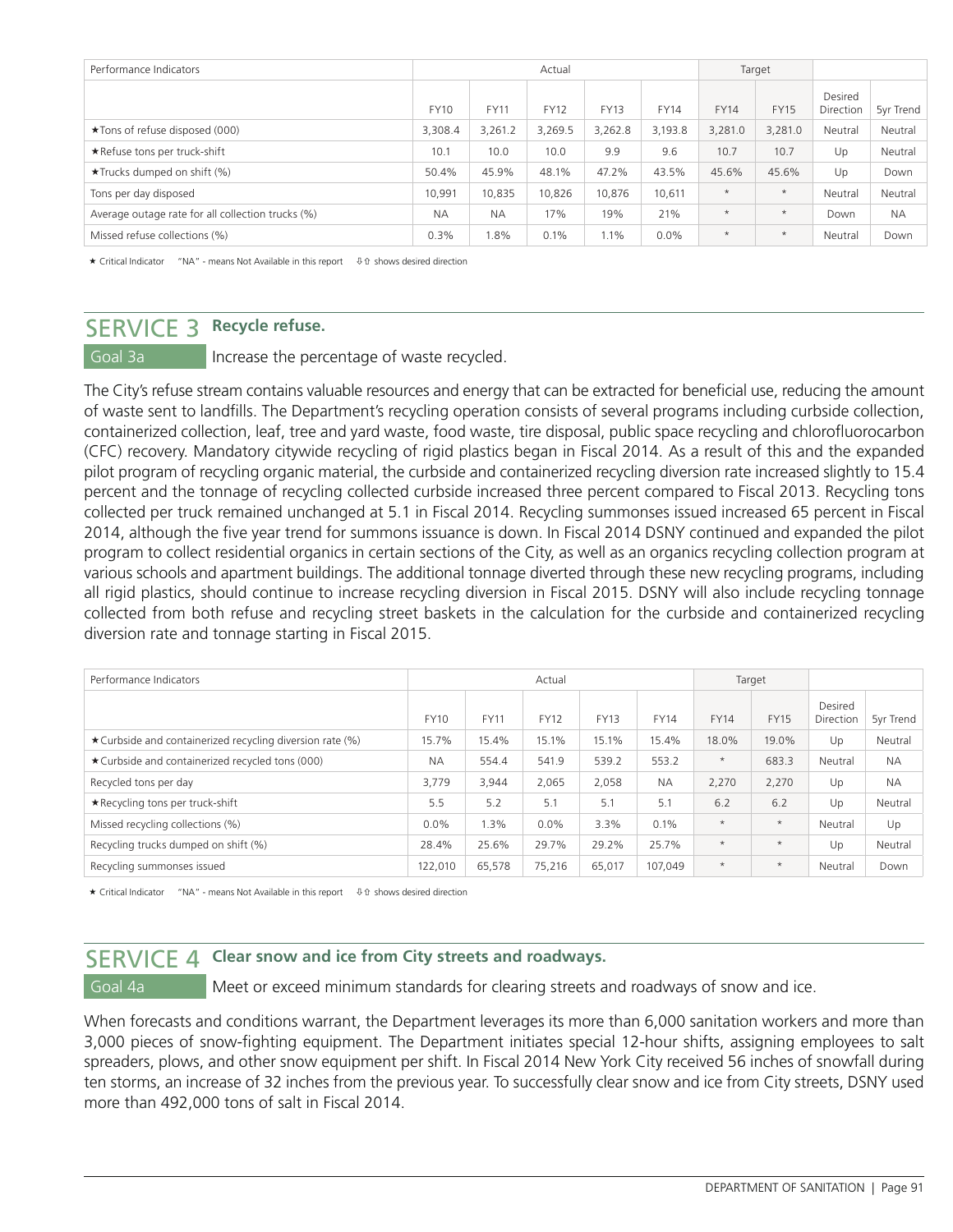| Performance Indicators  | Actual      |         |             |             |             |             | Target      |                      |           |
|-------------------------|-------------|---------|-------------|-------------|-------------|-------------|-------------|----------------------|-----------|
|                         | <b>FY10</b> | FY11    | <b>FY12</b> | <b>FY13</b> | <b>FY14</b> | <b>FY14</b> | <b>FY15</b> | Desired<br>Direction | 5yr Trend |
| Snowfall (total inches) | 52.5        | 61.5    | 6.8         | 24.0        | 56.3        | $\star$     | $\star$     | Neutral              | Down      |
| Salt used (tons)        | 270,010     | 353,769 | 59,274      | 183,597     | 492,369     | $\star$     | $\star$     | Neutral              | Up        |

 $\star$  Critical Indicator "NA" - means Not Available in this report  $\theta$  is shows desired direction

### AGENCY-WIDE MANAGEMENT

| Performance Indicators                                                     |             |             | Actual      |             |             | Target      |             |                      |           |
|----------------------------------------------------------------------------|-------------|-------------|-------------|-------------|-------------|-------------|-------------|----------------------|-----------|
|                                                                            | <b>FY10</b> | <b>FY11</b> | <b>FY12</b> | <b>FY13</b> | <b>FY14</b> | <b>FY14</b> | <b>FY15</b> | Desired<br>Direction | 5yr Trend |
| Cases commenced against the City in state and federal court                | <b>NA</b>   | 421         | 573         | 309         | 341         | $\star$     | $\star$     | Neutral              | <b>NA</b> |
| Payout (\$000)                                                             | \$34,296    | \$24,405    | \$31,763    | \$26,944    | \$32,265    | $\ast$      | $\star$     | Down                 | Neutral   |
| Private transfer station permits                                           | 59          | 59          | 60          | 59          | 59          | $\star$     | $\star$     | Neutral              | Neutral   |
| Private transfer station inspections performed                             | 6,303       | 5,168       | 4,967       | 5,047       | 6,022       | $\star$     | $\star$     | Neutral              | Neutral   |
| Total Environmental Control Board violations issued                        | 461,733     | 349,714     | 334,436     | 259,909     | 358.064     | $\star$     | $\star$     | Neutral              | Down      |
| Violations admitted to or upheld at the Environmental Control<br>Board (%) | <b>NA</b>   | <b>NA</b>   | 84%         | 84%         | 86%         | $\star$     | $\star$     | Neutral              | <b>NA</b> |
| Refuse collection cost per ton $(\$)$                                      | \$241       | \$261       | \$251       | \$252       | <b>NA</b>   | $\star$     | $\star$     | Neutral              | <b>NA</b> |
| Refuse cost per ton (fully loaded) (\$)                                    | \$392       | \$413       | \$394       | \$392       | <b>NA</b>   | $\star$     | $\star$     | Neutral              | <b>NA</b> |
| Disposal cost per ton (\$)                                                 | \$151       | \$152       | \$143       | \$140       | <b>NA</b>   | $\star$     | $\star$     | Neutral              | <b>NA</b> |
| Recycling cost per ton (fully loaded) (\$)                                 | \$575       | \$642       | \$657       | \$656       | <b>NA</b>   | $\ast$      | $\star$     | Neutral              | <b>NA</b> |
| Recycling collection cost per ton $(\$)$                                   | \$548       | \$615       | \$629       | \$627       | <b>NA</b>   | $\ast$      | $\star$     | Neutral              | <b>NA</b> |
| Paper recycling revenue per ton $(\frac{1}{2})$                            | \$10        | \$12        | \$25        | \$11        | \$11        | $\ast$      | $\star$     | Neutral              | Neutral   |
| Removal cost per inch of snow $(\$)$                                       | <b>NA</b>   | <b>NA</b>   | \$4,300     | \$1,602     | \$2,330     | $\ast$      | $\star$     | Neutral              | <b>NA</b> |
| Collisions involving City vehicles                                         | <b>NA</b>   | <b>NA</b>   | 1,580       | 2,093       | 2,412       | $\ast$      | $\star$     | Down                 | <b>NA</b> |
| Workplace injuries reported (uniform and civilian)                         | <b>NA</b>   | <b>NA</b>   | <b>NA</b>   | 1,572       | 1,539       | $\star$     | $\star$     | Down                 | <b>NA</b> |

## AGENCY CUSTOMER SERVICE

| Performance Indicators                |             |             | Actual      |             |             | Target      |             |                      |           |
|---------------------------------------|-------------|-------------|-------------|-------------|-------------|-------------|-------------|----------------------|-----------|
| Customer Experience                   | <b>FY10</b> | <b>FY11</b> | <b>FY12</b> | <b>FY13</b> | <b>FY14</b> | <b>FY14</b> | <b>FY15</b> | Desired<br>Direction | 5yr Trend |
| Completed requests for interpretation |             |             |             | <b>NA</b>   | 8           | $\star$     | $\star$     | Neutral              | <b>NA</b> |
| Letters responded to in 14 days (%)   | 68%         | 71%         | 65%         | 52%         | 65%         | $\star$     | $\star$     | Up                   | Down      |
| E-mails responded to in 14 days (%)   | 84%         | 83%         | 75%         | 69%         | 75%         | $\star$     | ×           | Up                   | Down      |

| Performance Indicators                                                                                       |             |             | Actual      |             |             | Target      |             |                      |           |
|--------------------------------------------------------------------------------------------------------------|-------------|-------------|-------------|-------------|-------------|-------------|-------------|----------------------|-----------|
| Response to 311 Service Requests (SRs)                                                                       | <b>FY10</b> | <b>FY11</b> | <b>FY12</b> | <b>FY13</b> | <b>FY14</b> | <b>FY14</b> | <b>FY15</b> | Desired<br>Direction | 5yr Trend |
| Percent meeting time to action (close) – Sanitation Condition -<br>Street Cond/Dump-Out/Drop-Off (5 days)    | 97          | 94          | 96          | 95          | 97          | $\star$     | $\star$     | Neutral              | Neutral   |
| Percent meeting time to action (close) – Literature Request - Blue<br>Recycling Decals (7 days)              | 100         | 100         | 100         | 100         | 100         | $\star$     | $\star$     | Neutral              | Neutral   |
| Percent meeting time to action (close) – Literature Request -<br>Green Mixed Paper Recycling Decals (7 days) | 100         | 100         | 100         | 100         | 100         | $\star$     | $\star$     | Neutral              | Neutral   |
| Percent meeting time to action (close) – Dirty Conditions - Illegal<br>Postering (7 days)                    | 93          | 95          | 95          | 71          | 66          | $\star$     | $\star$     | Neutral              | Down      |